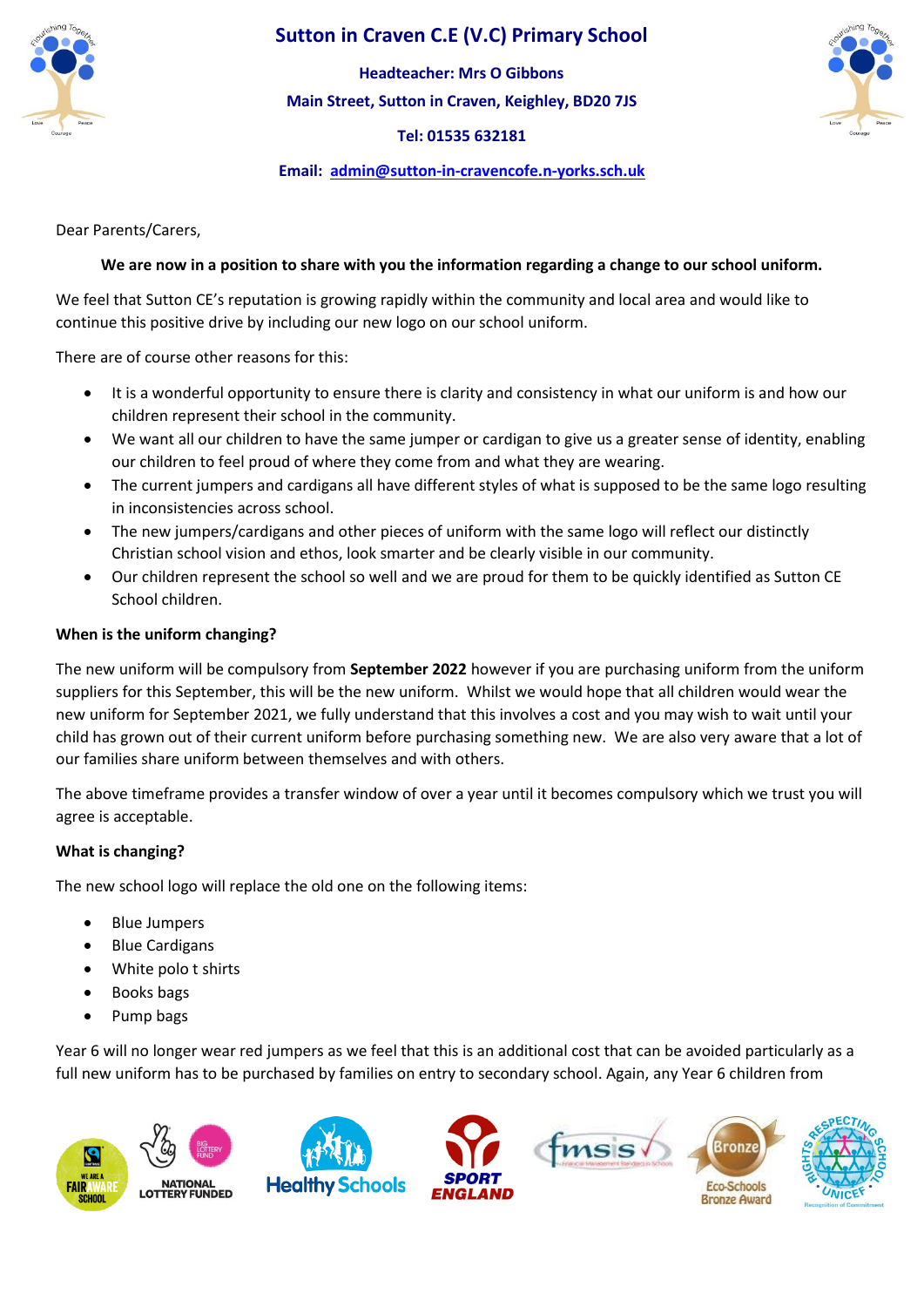

# **Sutton in Craven C.E (V.C) Primary School**

**Main Street, Sutton in Craven, Keighley, BD20 7JS Headteacher: Mrs O Gibbons**

**Tel: 01535 632181** 



### **Email: [admin@sutton-in-cravencofe.n-yorks.sch.uk](mailto:admin@sutton-in-cravencofe.n-yorks.sch.uk)**

September that already have a red jumper will be able to continue to wear these next year before they are completely phased out from September 2022.

The uniforms will continue to be supplied by Skip to School and MC Sports.

Children will continue to come dressed in their PE kit on the days that they have PE as this has had a hugely positive impact this academic year.

### **Uniform Policy - compulsory from 2022**

Uniform (only the following items)

- Blue logo jumper (all year groups)
- Blue logo cardigan (all year groups)
- White polo shirt (this can be with or without a logo)
- Grey trousers or shorts
- Grey or blue-tartan skirts or pinafores
- Blue gingham summer dress
- White or grey socks
- Black shoes (not trainers)

#### P.E. Kit

- Plain white round neck t shirt
- Plain black jogging bottoms or leggings
- Plain black shorts (this does not include cycling shorts or other decorative shorts)
- We do hope that there will also be a blue school hoodie available by September 2022 which will really ensure our children are smart and visibly children from Sutton CE when at external school events and/or tournaments.